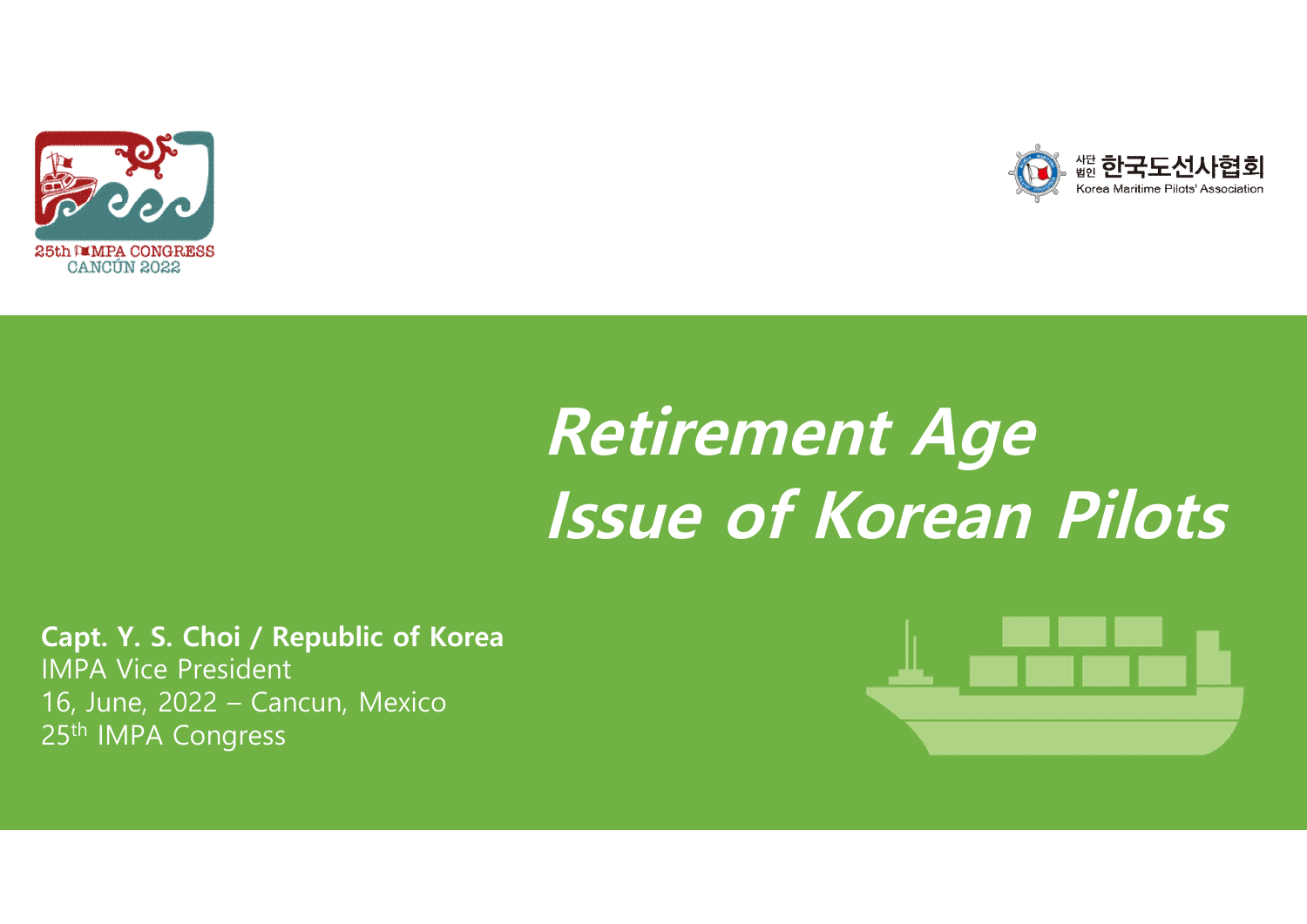# **Question**

# **At what age should pilots retire?**

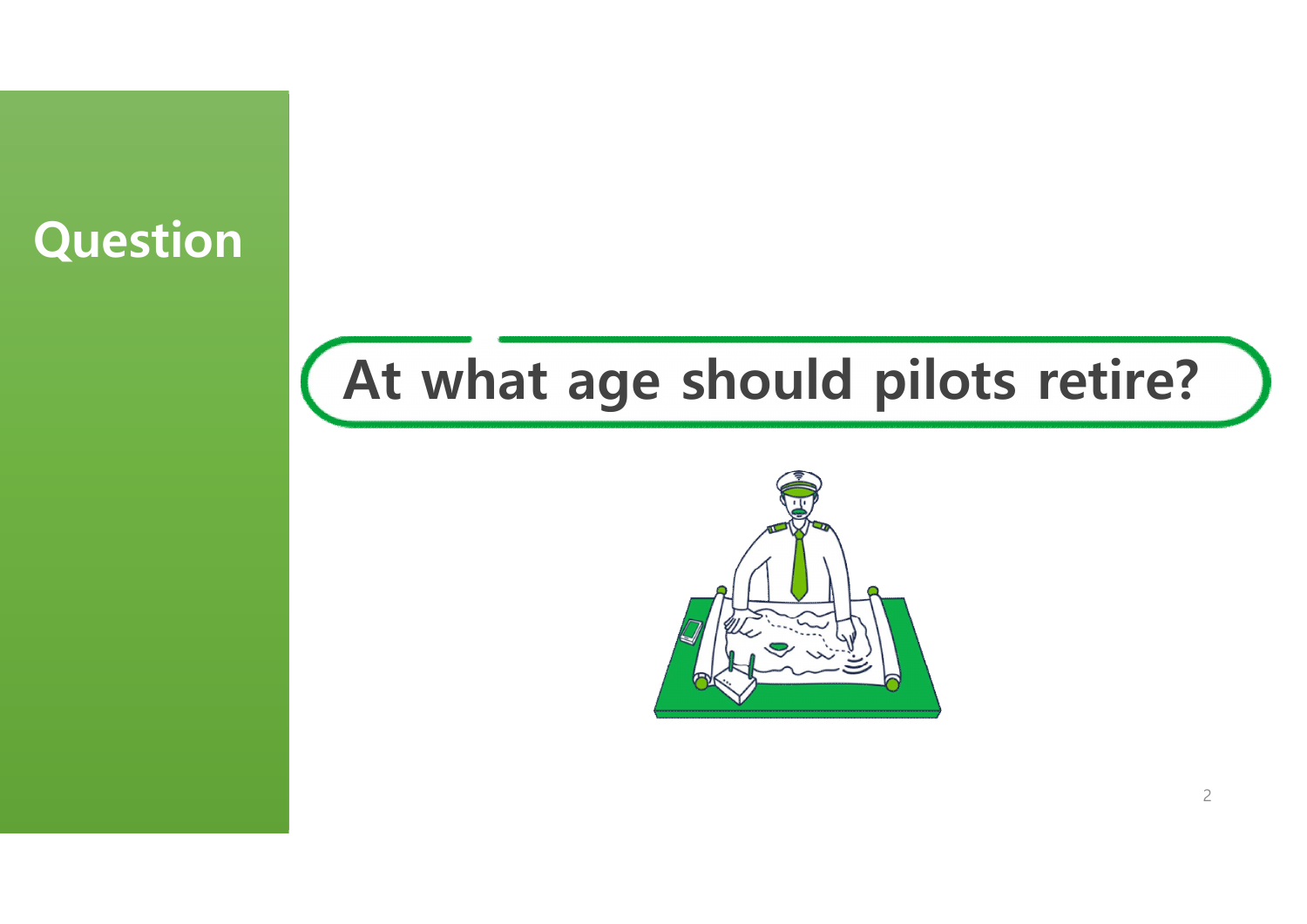### **National Comparison**

| Category |                                                                                              | <b>Countries</b>                                                                  |  |  |
|----------|----------------------------------------------------------------------------------------------|-----------------------------------------------------------------------------------|--|--|
| A        | <b>No</b>                                                                                    | Australia Queensland, Canada, UK, France,<br>Retirement age USA LA, Japan, Taiwan |  |  |
| B        | 65 or Older                                                                                  | Hong Kong (67), Spain (70)                                                        |  |  |
|          | 65 with<br>extension                                                                         | <b>Korea (65+1/1/1)</b> , US New York (70)                                        |  |  |
| D        | Australia Port Philip, Turkey, Norway, Germany,<br>65 w/o<br>Italy, Netherlands<br>extension |                                                                                   |  |  |
| E        | <b>Under 65</b>                                                                              | New Zealand (62), Portugal (64), Thailand (60),<br>Singapore (age $62 + 3$ )      |  |  |

#### **Korea is in the middle ranks, However…**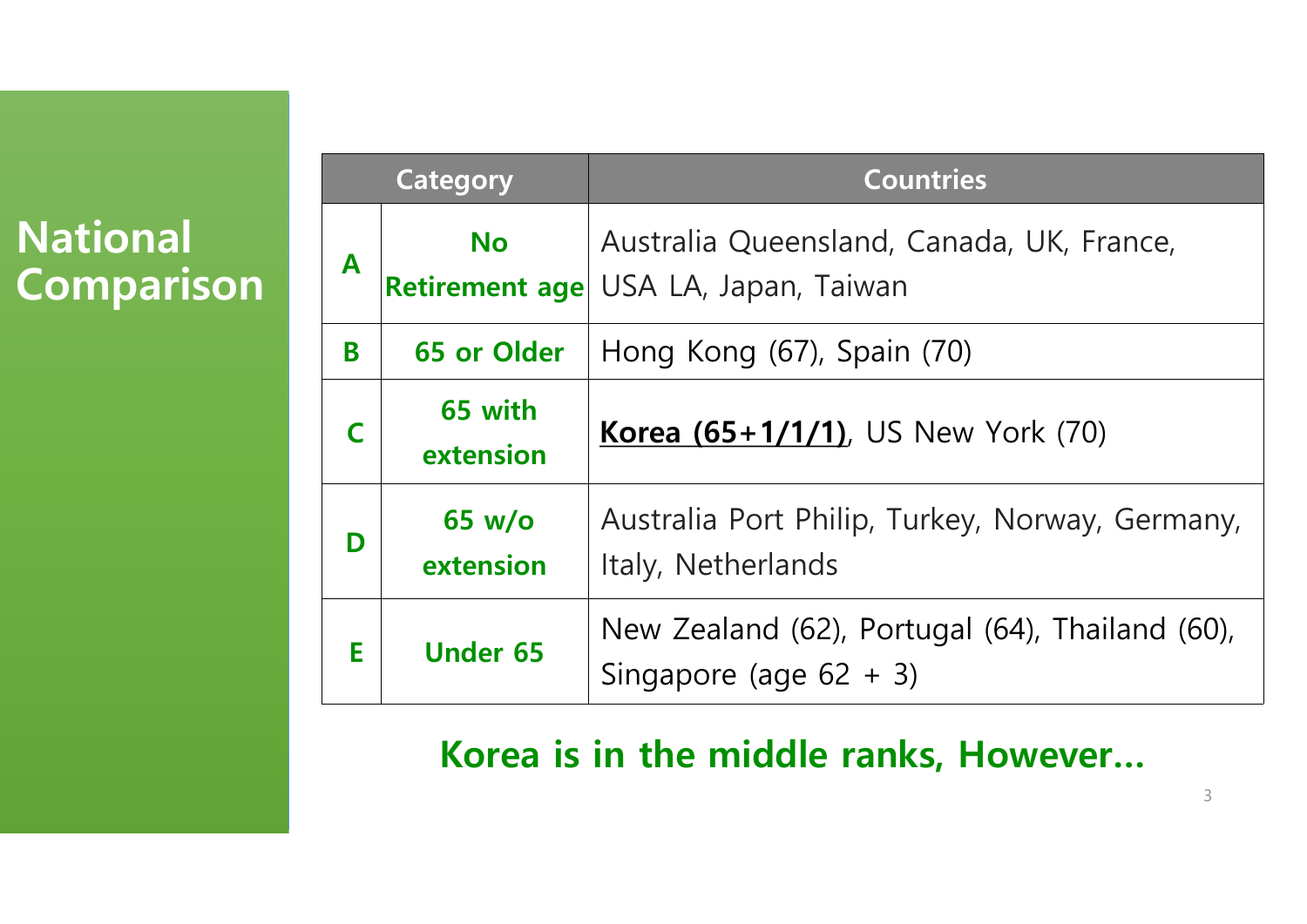

**Korean Pilots normally begin in their early 50's Con and reach retirement after <sup>10</sup> to <sup>15</sup> years.**

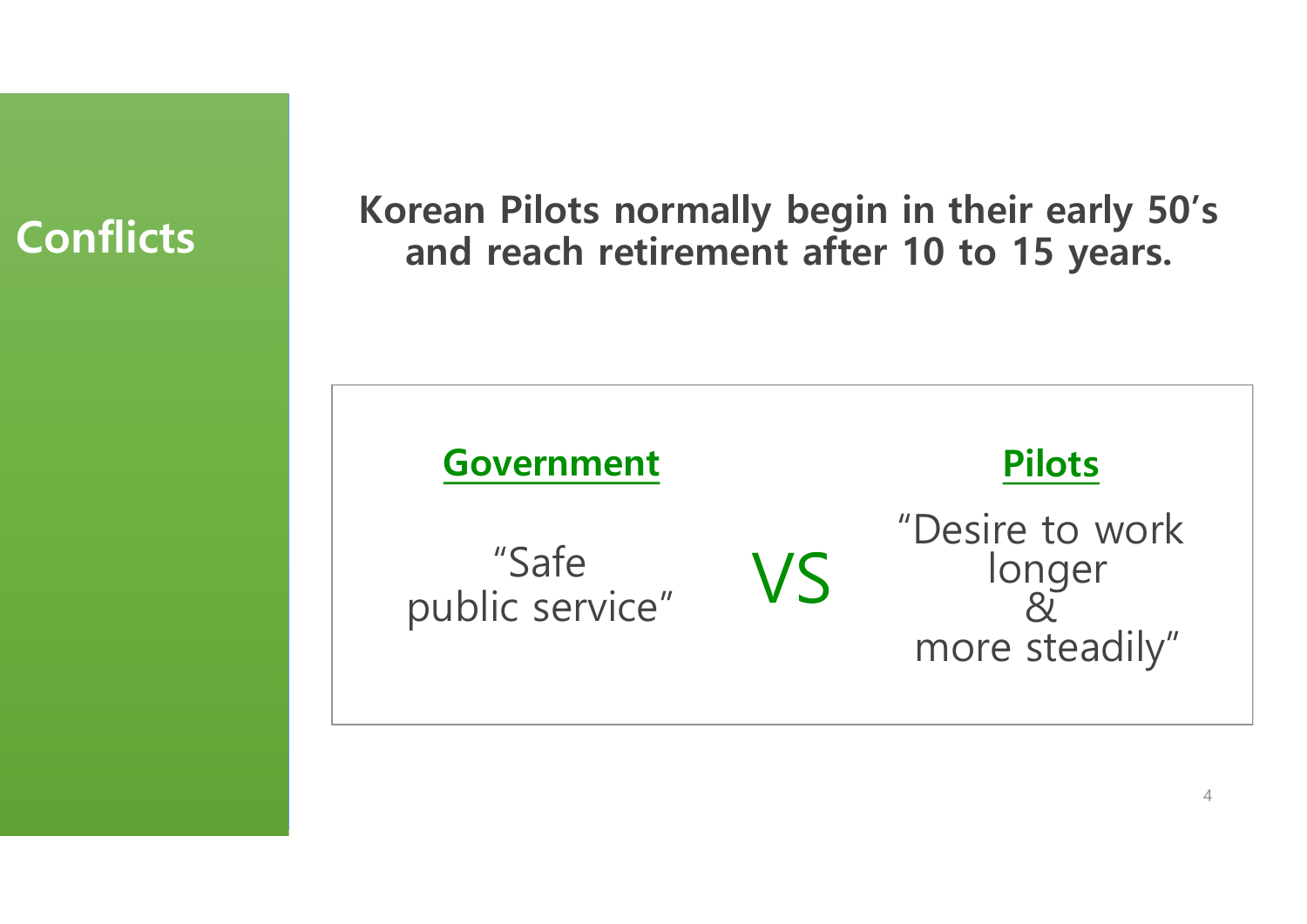**Korean Pilots Retirement Age since 1961**

#### **Retirement age change in the 'pilotage Act'**

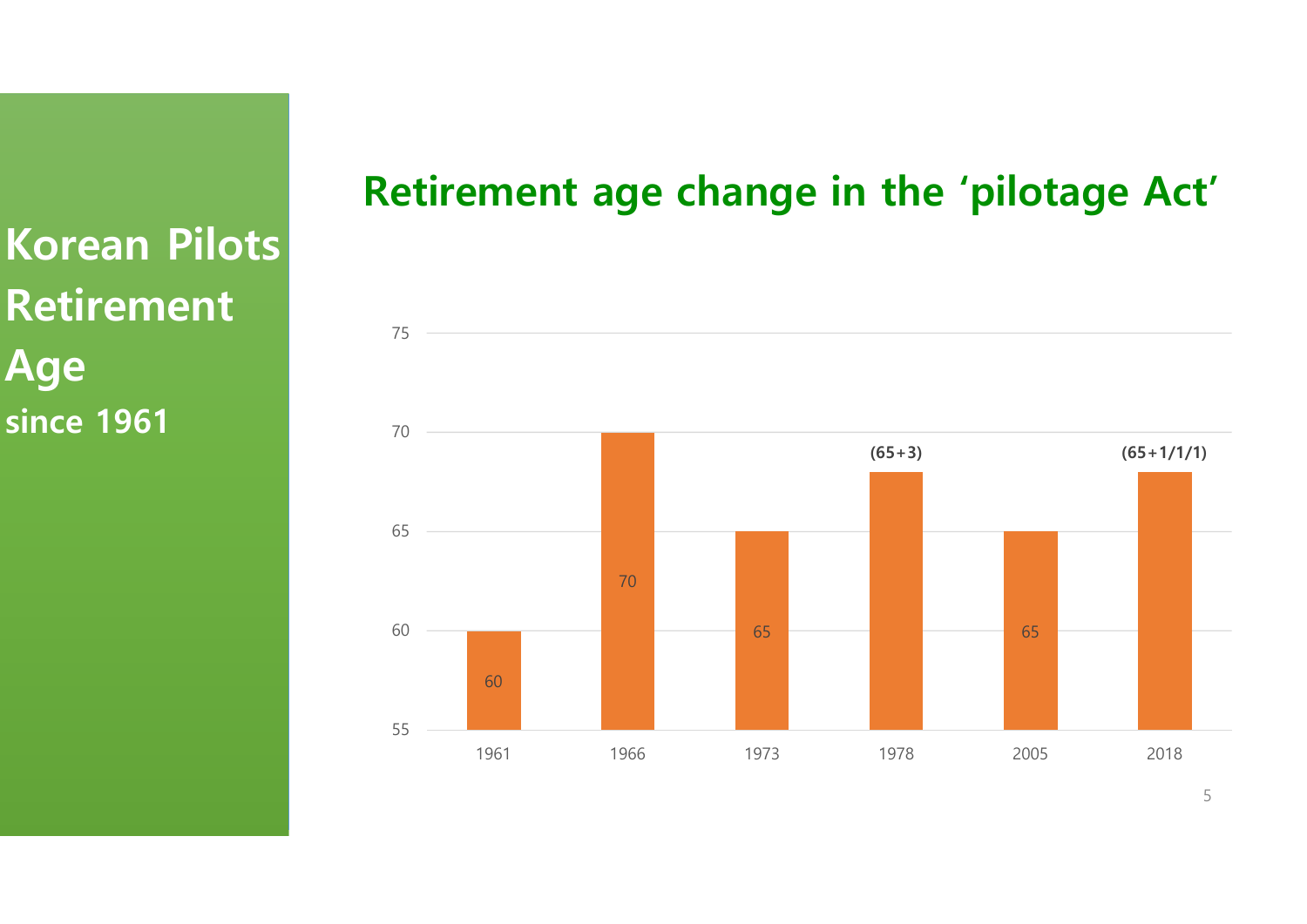# **Regulatory justification on license holders**

#### Government Pilots

Since pilot service is a public service, government regulation is **legitimate**.

Aircraft pilots retire at age 60. **Most people** retire at age 60.

VS

Other private business licenses **do not have** a retirement age(ex. doctor, nurse, driver's license).

It is age **discrimination** violating ILO Recommendation 162, 1980.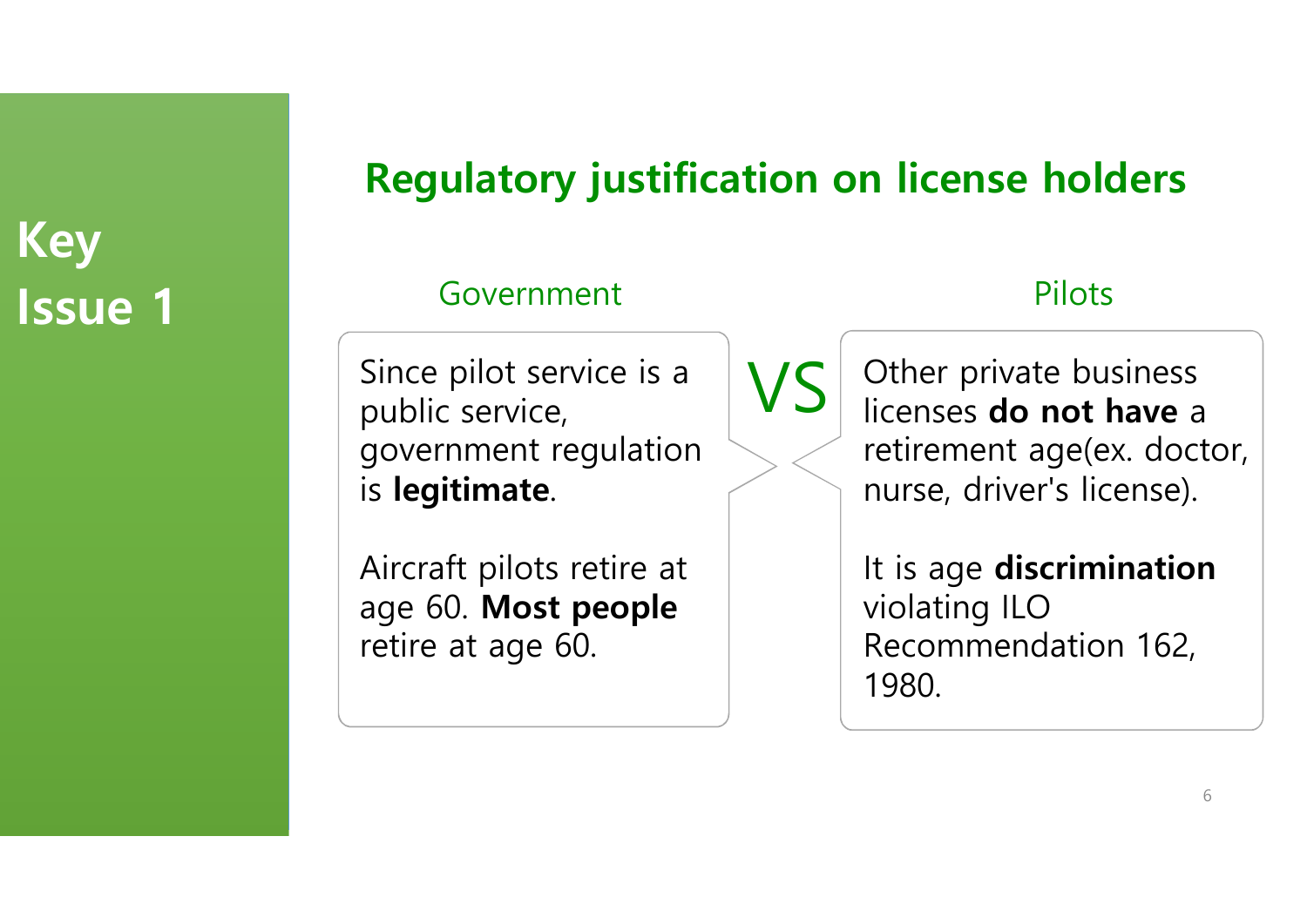### **Maturity of Piloting Technique**

#### Government Pilots

The piloting performance is **not much different** after 5 years.

Pilots reach retirement before showing enough **maturity**.

Pilots retire after working around 10 years(Table Below)

| Years         | Average Age Gaining License |
|---------------|-----------------------------|
| $2006 - 2009$ | 50.4                        |
| $2010 - 2013$ | 52.8                        |
| $2014 - 2018$ | 52.5                        |

VS

7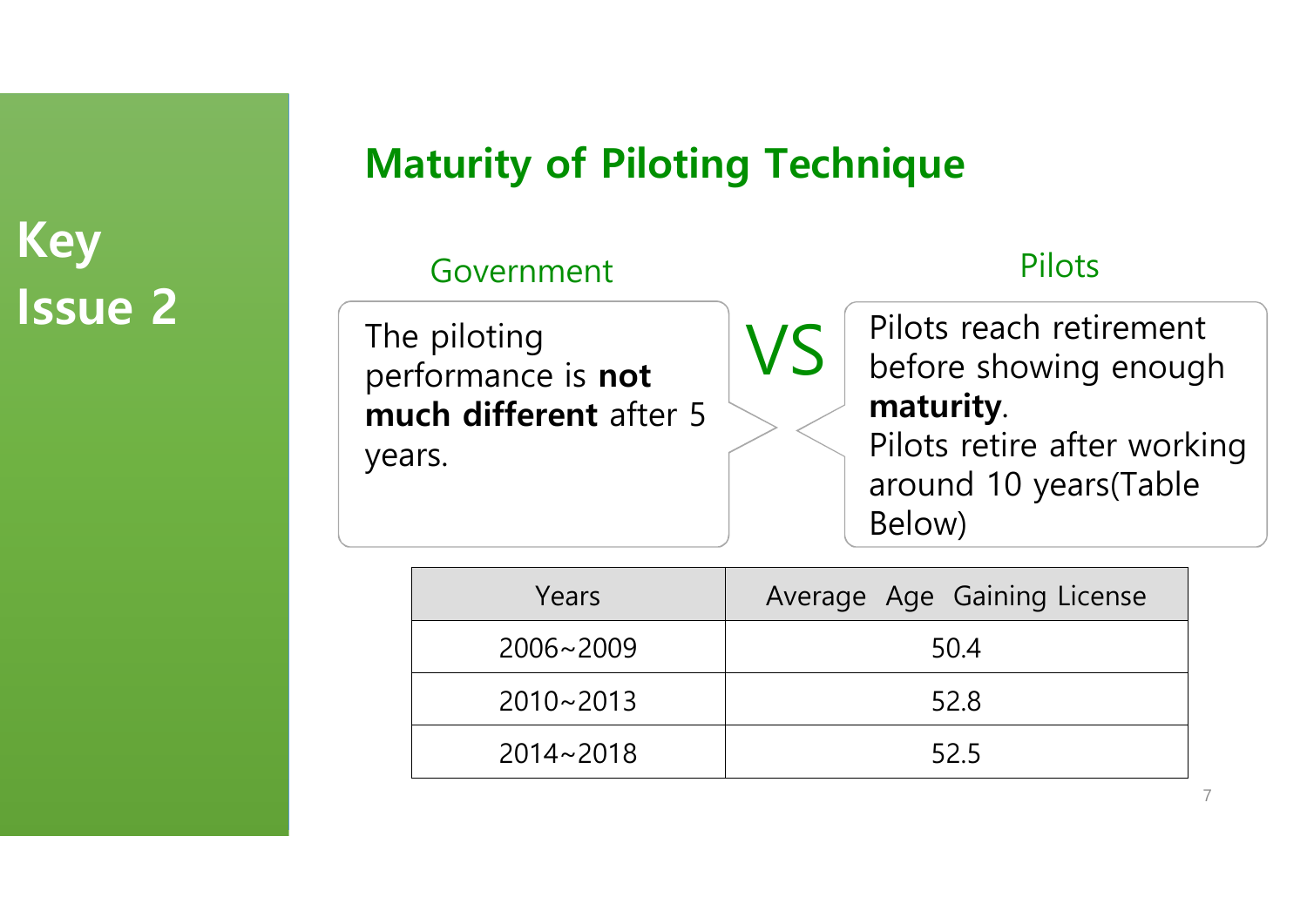# **Key** Government Pilots **Issues 3**

### **Accident rate of aging pilot**

Due to the high rate of **accidents** of elder pilots, the retirement age should be reduced.

Statistics show that this is **not true**. Although the average age of pilots are increasing, the accident rate has decreased dramatically.(Table Below)

| Age Group               | $45 - 49$ | $50 - 54$ | $55 - 59$ | $60 - 65$ | $66 - 68$ | Total |
|-------------------------|-----------|-----------|-----------|-----------|-----------|-------|
| Number of<br>Pilots     | 16        | 27        | 35        | 33        | 10        | 121   |
| Accident<br>Rate $(\%)$ | 13        | 22        | 29        | 28        | 8         | 100%  |

VS

\* Data Based on Appellate Trial, Year 1978~2017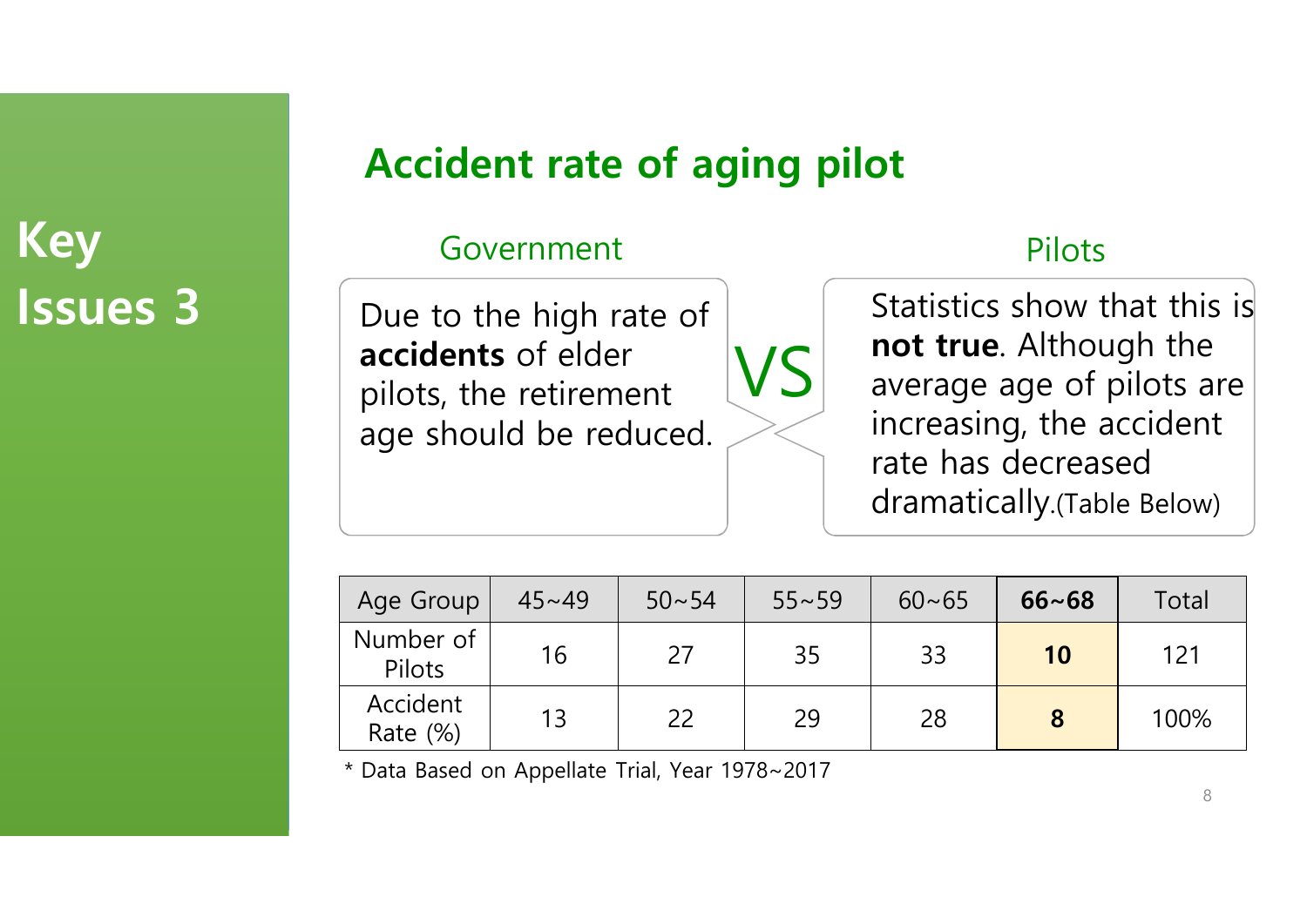### **Concern about labor intensity**

VS

Government Pilots

Pilot services are on-site services, not office job, so the **labor intensity** is much higher and it is difficult for the elderly to manage.

Physically superior to previous generations and older workers are rather healthier than early retirees.(the next slide) Instead, **strengthen medical examination** standards when approving extension.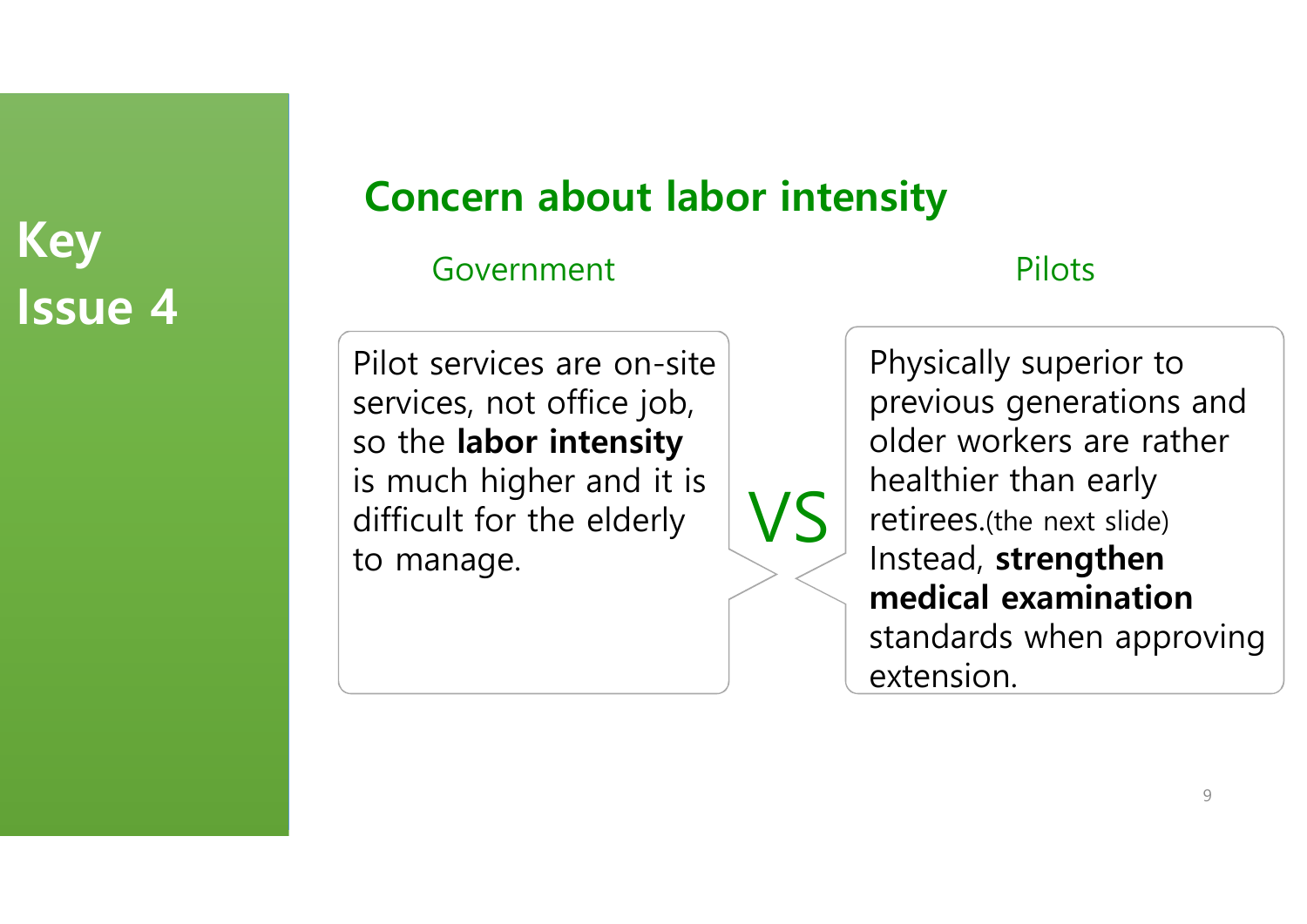| Health Status of Elderly Working People (2013, Korean Society of Aging) |  |  |
|-------------------------------------------------------------------------|--|--|
|-------------------------------------------------------------------------|--|--|

| <b>Health Indicators</b>      | Sample<br>Number<br>(2, 165) | Not Retired<br>(1,778) | Retired Early<br>(88) | Unemployed<br>(93) | Reemployed<br>(206) |
|-------------------------------|------------------------------|------------------------|-----------------------|--------------------|---------------------|
| Subjective Health             | Healthy                      | 91.7%                  | 81.6%                 | 88.9%              | 87.9%               |
| Judgement                     | Unhealthy                    | 8.3%                   | 18.4%                 | 11.1%              | 12.1%               |
| Doctor's judgment             | <b>No</b>                    | 97.1%                  | 93.4%                 | 98.2%              | 98.0%               |
| of disability                 | Yes                          | 2.9%                   | 6.6%                  | 1.8%               | 2.0%                |
|                               | $\overline{0}$               | 77.4 %                 | 62.5%                 | 67.1%              | 77.8%               |
| Number of<br>chronic diseases | 1                            | 17.8%                  | 22.0%                 | 24.0%              | 19.9%               |
|                               | $>= 2$                       | 4.8%                   | 15.5%                 | 8.9%               | 2.3%                |
|                               | <b>No</b>                    | 89.8%                  | 73.0%                 | 85.6%              | 87.8%               |
| Activity limit                | Yes                          | 10.2%                  | 27.0%                 | 14.4%              | 12.2%               |
| Depression Level              | Normal                       | 85.1%                  | 74.8%                 | 80.1%              | 79.2%               |
| (CES-10기준)                    | Depression                   | 14.9%                  | 25.2%                 | 19.9%              | 20.8%               |

'Not Retired Group' tops on all indicators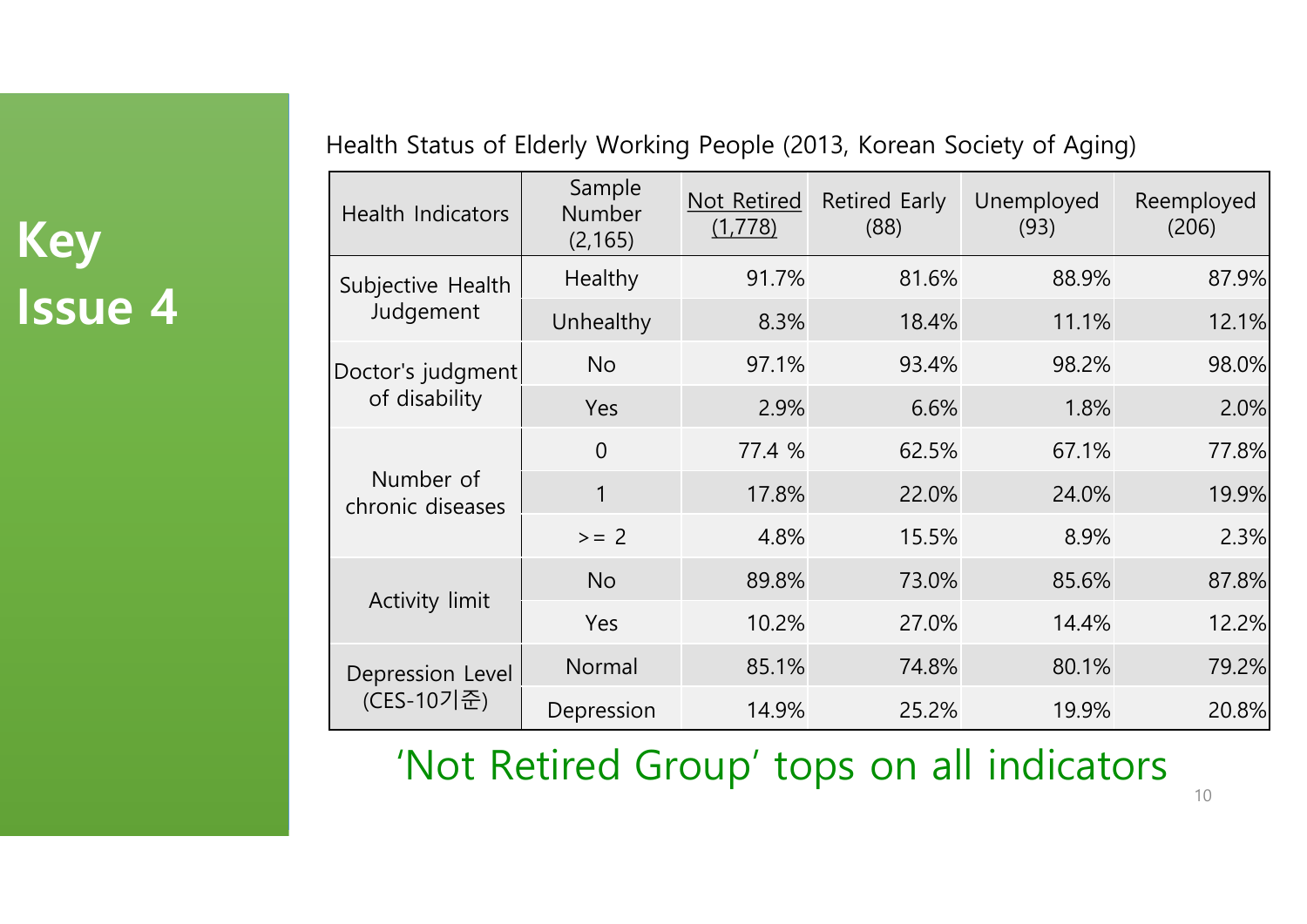## **Entry barrier mitigation**

VS

#### Government Pilots

Early retirement is necessary to **recruit** more **young** pilots.

Entry barriers should be mitigated by **relaxing the qualifications** for pilots (3 years of captain experience on vessels above 6,000 GRT).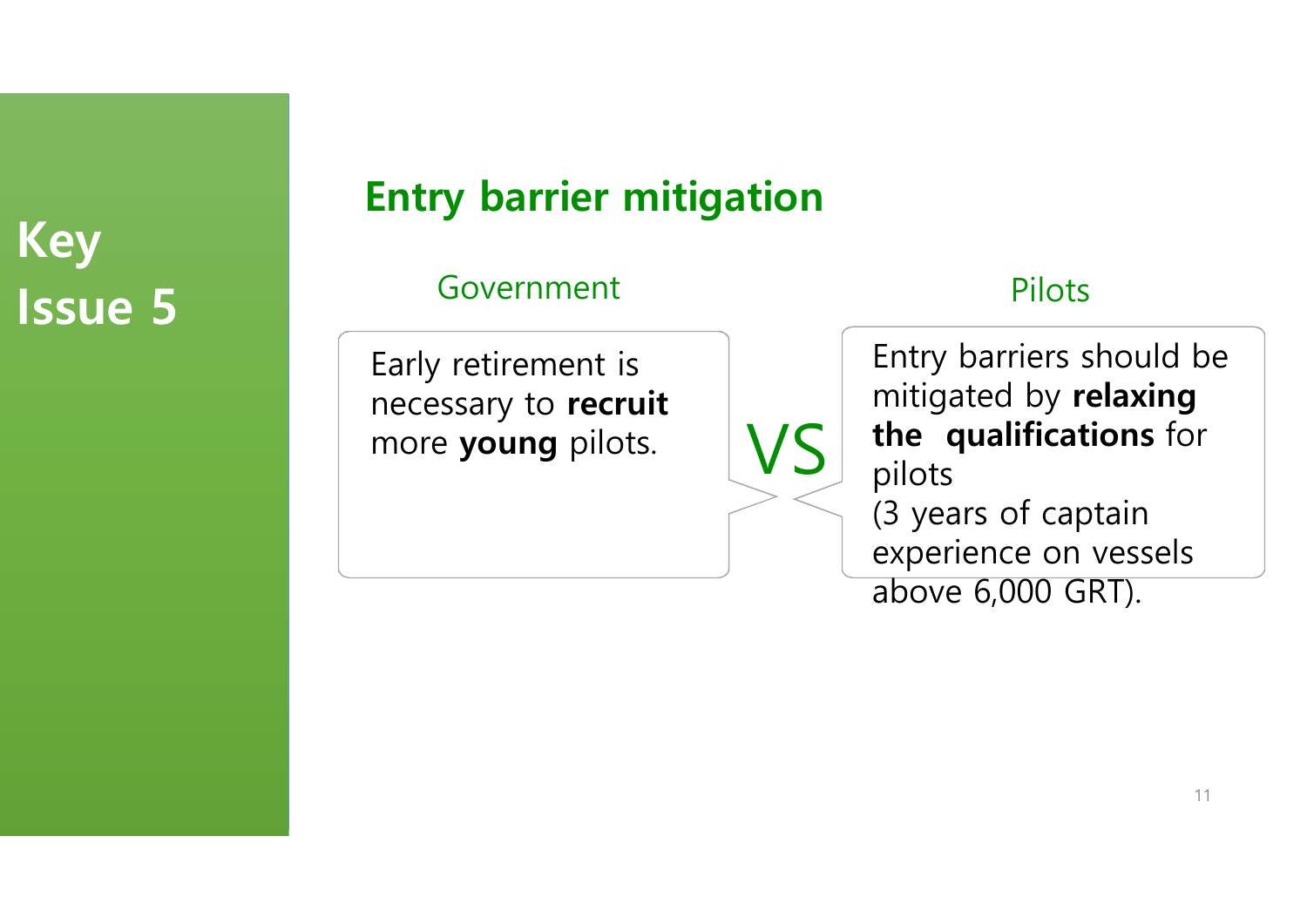**Discussion will continue around these factors**

ü **Prospects for supply of pilot resources**

 $\checkmark$  The average age of active pilots

ü **Accident rates**



- ü **Objective health assessments**
- ü **And the capacity of the government on social security for elderly people**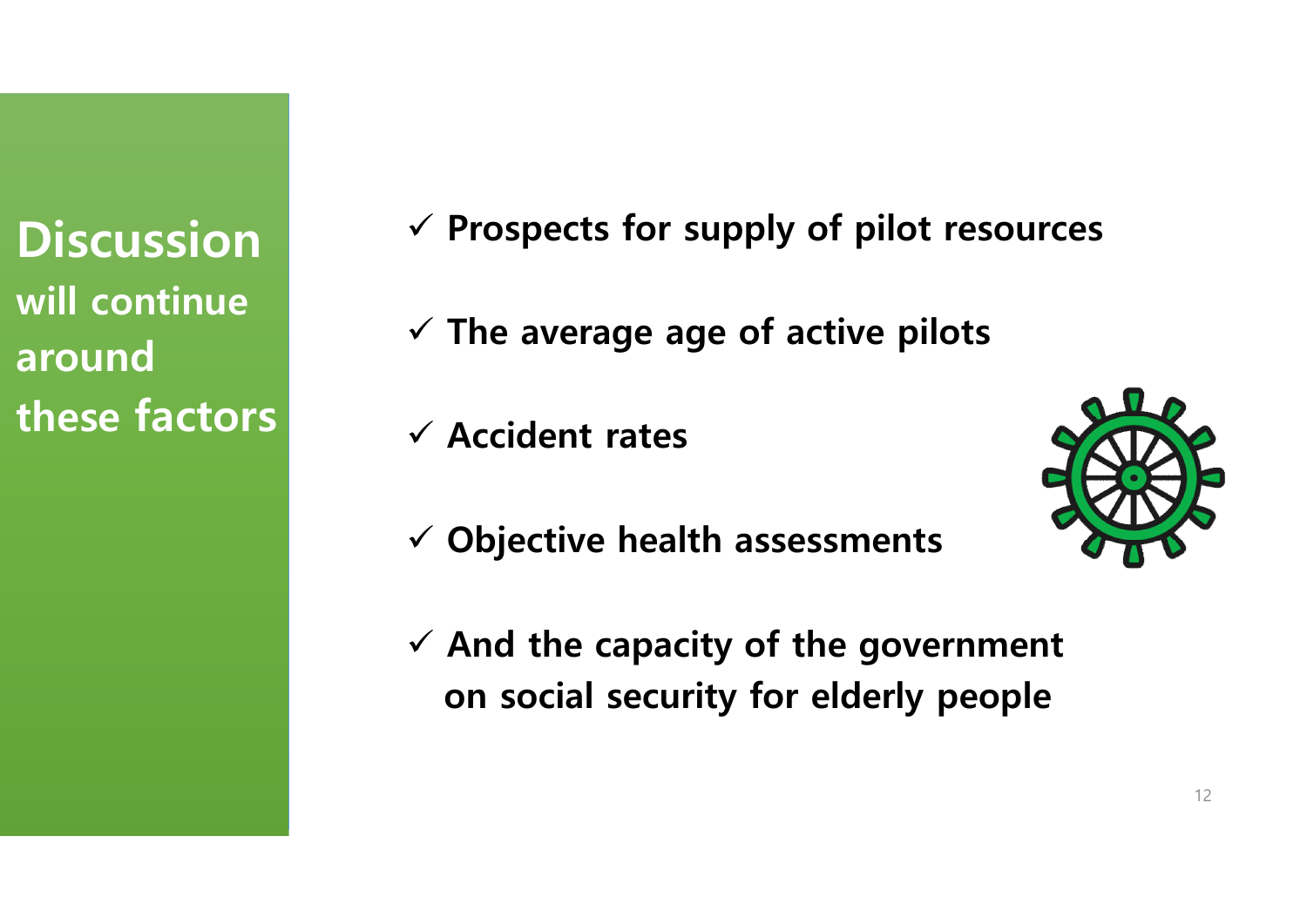# **Appendix**

#### **Introduction of the National Essential Pilot (Pilotage Act Amendment 2018. 9. 18)**

- Article 6-3 (Designation of Mandatory National Pilots)
- (1) The Minister of Oceans and Fisheries may designate a pilot in order to maintain port functions in preparation for emergency situations (such as war, upheaval etc.).
- (2) The Minister of Oceans and Fisheries may order National Essential Pilots to engage in duties for maintaining the functions of ports in an emergency situation.
- Article 7 (Retirement Age for Pilots)

Pilots may provide pilotage services until the age of 65: Provided, that in case of a pilot designated as a national essential pilot under Articla 6-3(1), his/her retirement age *may* be extended by up to three years, as prescribed by Ordinance of the Ministry of Oceans and Fisheries.